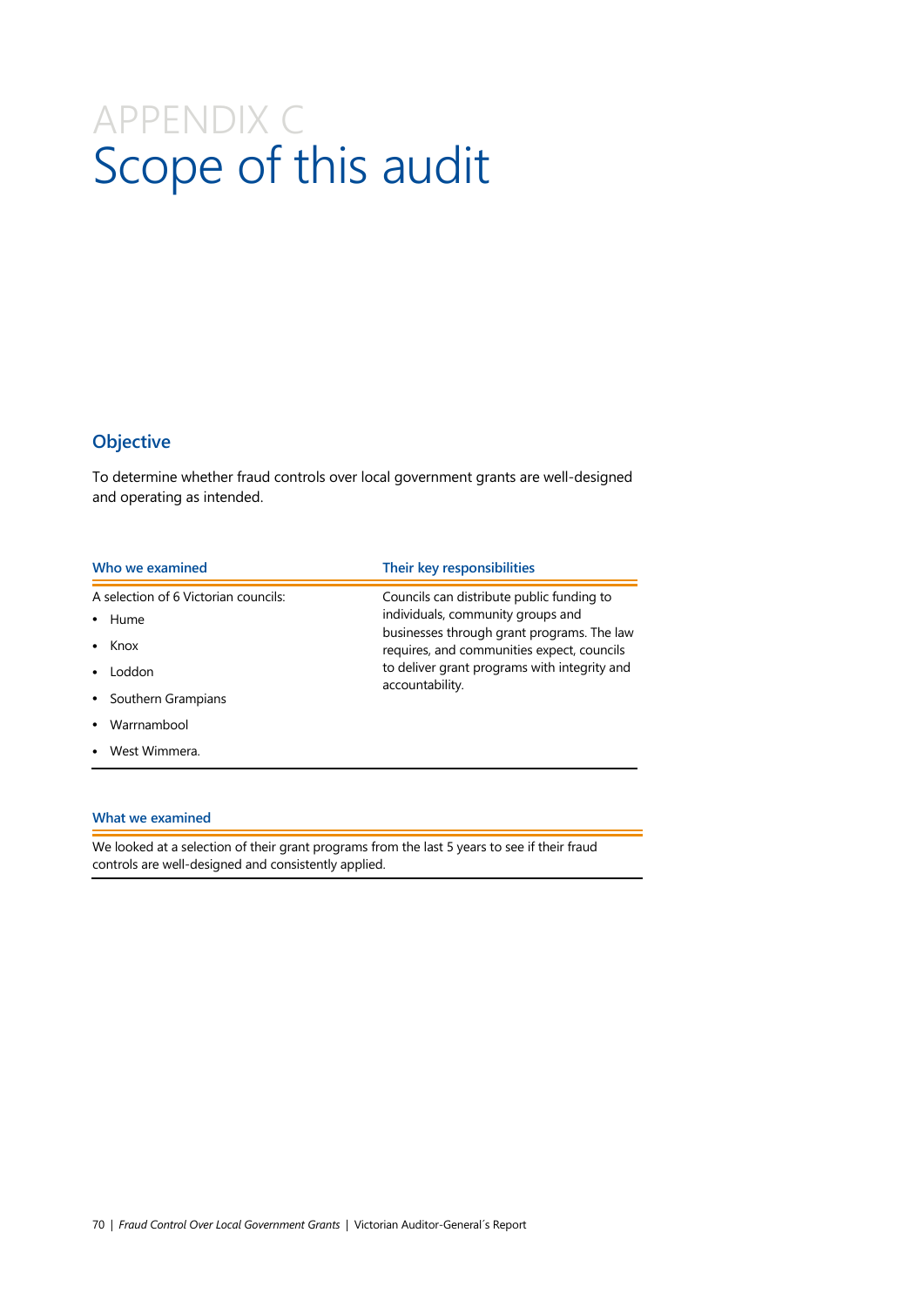### **How we assessed performance**

To form our conclusion against our objective, we used the following lines of inquiry and associated evaluation criteria:

| Line of inquiry                                                                                  | Criteria                                                                                                                                                                                 |  |  |
|--------------------------------------------------------------------------------------------------|------------------------------------------------------------------------------------------------------------------------------------------------------------------------------------------|--|--|
| Councils' fraud and<br>corruption controls over<br>local government grants<br>are well-designed. | Councils:                                                                                                                                                                                |  |  |
|                                                                                                  | have clearly documented grant management frameworks/processes that cover the life cycle<br>of grants and have clear accountabilities                                                     |  |  |
|                                                                                                  | provide staff who administer grant programs with appropriate training/guidance to be<br>2.<br>aware of and address fraud and corruption risks, including conflicts of interest           |  |  |
|                                                                                                  | have clear and equitable eligibility criteria for their grant programs that logically relate to the<br>3.<br>purpose of the grant and are equitably communicated to potential recipients |  |  |
|                                                                                                  | have grant assessment and approval processes that are transparent, equitable, consistent<br>4.<br>and clearly communicated to potential recipients                                       |  |  |
|                                                                                                  | review and evaluate grant programs to assess their outcomes and if they are equitable.<br>5.                                                                                             |  |  |
| Councils' grant programs<br>are free from fraud and<br>corruption.                               | Administration of the grant program/s was free from conflicts of interest.                                                                                                               |  |  |
|                                                                                                  | No council officer/councillor received a dishonest benefit associated with the grant<br>2.<br>program/s.                                                                                 |  |  |
|                                                                                                  | Grant recipients used grant money in compliance with grant requirements.<br>3.                                                                                                           |  |  |

## **Our methods**

As part of the audit we:

- reviewed records from a selection of grant programs across 6 audited councils
- examined councils' policies and training programs
- interviewed grant officers at each council.

We randomly selected 6 councils to achieve a spread of council types and sizes.

The selection of grant programs we looked at is listed in Figure C1. This included reviewing how councils assessed and acquitted 130 applications. We chose the largest-value grant programs and programs that had fraud risk factors, such as having no limit on the amount of funding per applicant.